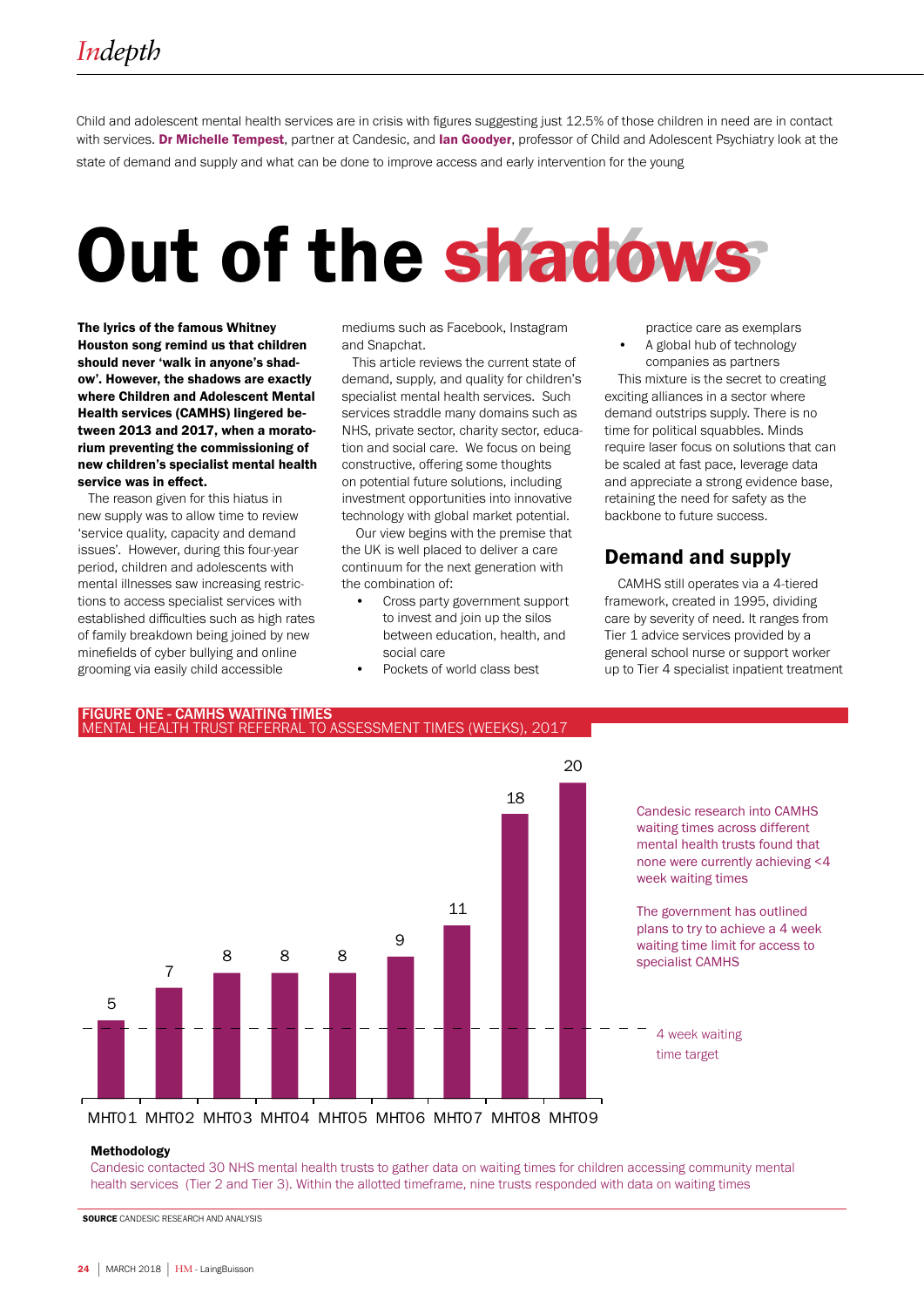#### FIGURE TWO - CAMHS PROVISION ENGLAND



SOURCE 1 MID-2016 POPULATION ESTIMATES, ONS 2 MENTAL HEALTH OF CHILDREN AND YOUNG PEOPLE IN GREAT BRITAIN, 2004, ONS 3 MENTAL HEALTH SERVICES MONTHLY STATISTICS, JUNE 2017, NHS DIGITAL 4 PSYCHOLOGICAL THERAPIES: QUARTERLY DATA ON THE USE OF IAPT SERVICES, ENGLAND 2017/18 Q1; CANDESIC ANALYSIS

for children at high risk. Funding across the service tiers is not streamlined, jumping between local authority, clinical commissioning groups (CCGs) and NHS England budgets. In theory, Tiers 1 and 2 are available in all localities in England and operate via primary care teams from health centres, schools and local authority run services, often with seconded healthcare staff demonstrating a modern collaborative approach to young people with emotional and behavioural difficulties in the community. In practise, these community services are frequently skeleton in nature and vulnerable to cost improvement programmes. Tier 3 and 4 are specialist outpatient and inpatient services operated in the NHS and the independent sector.

The one thing Tiers 3 and 4 have in common is that demand is high, combining the well-known duo of travelling long distances to access services, and long waits for assessments and treatment.

Figure One illustrates a simple survey where 30 CAMHS within NHS trusts were asked how long a child would have to wait to be assessed. Out of ten trusts that responded, the wait varied between five and 20 weeks for assessment of mental state and behaviour. This waiting

time chimes with the 2017 Care Quality Commission (CQC) report which found waiting time targets for non-urgent child assessment in the community (generally meaning Tier 2 or more frequently Tier 3 services) varied from five to 18 weeks. The report revealed one service with a waiting time of 610 days (1.7 years). For say a 12 year old with mental illness this is 10% of their life to date.

MINDS REQUIRE LASER FOCUS ON SOLUTIONS THAT CAN BE SCALED AT FAST PACE, LEVERAGE DATA AND APPRECIATE A STRONG EVIDENCE **BASE** 

The Royal College of Psychiatrists estimates that one in ten children have a diagnosable mental health condition, (Figure Two). This proportion translates to 1.2 million children in England who could benefit from CAMHS assessment and treatment. Yet NHS Digital data (June 2017) records show only 150,545 (12.5% of those in estimated need) children are in contact with CAMHS, meaning that 87.5% of the 1.2 million children are left without any service. Digging deeper into talking therapies, using referrals to Children's and Young Persons Improving Access to Psychological Therapy (CYP IAPT), a lamentable 0.6% are in talking therapy. In summary, current children's mental health provision is a drop in the ocean.

One clear cut consequence of this low service provision is the impairment that will accrue into adult working life and relationships. Productivity losses to the UK adult workforce over a lifetime have been estimated at around £8 billion with at least 50% of those losses attributable to unresolved child and adolescent mental illness and difficulties.

One can imagine how the shortage of community and specialist services and support ricochets into every fibre of a child's life, from struggling to access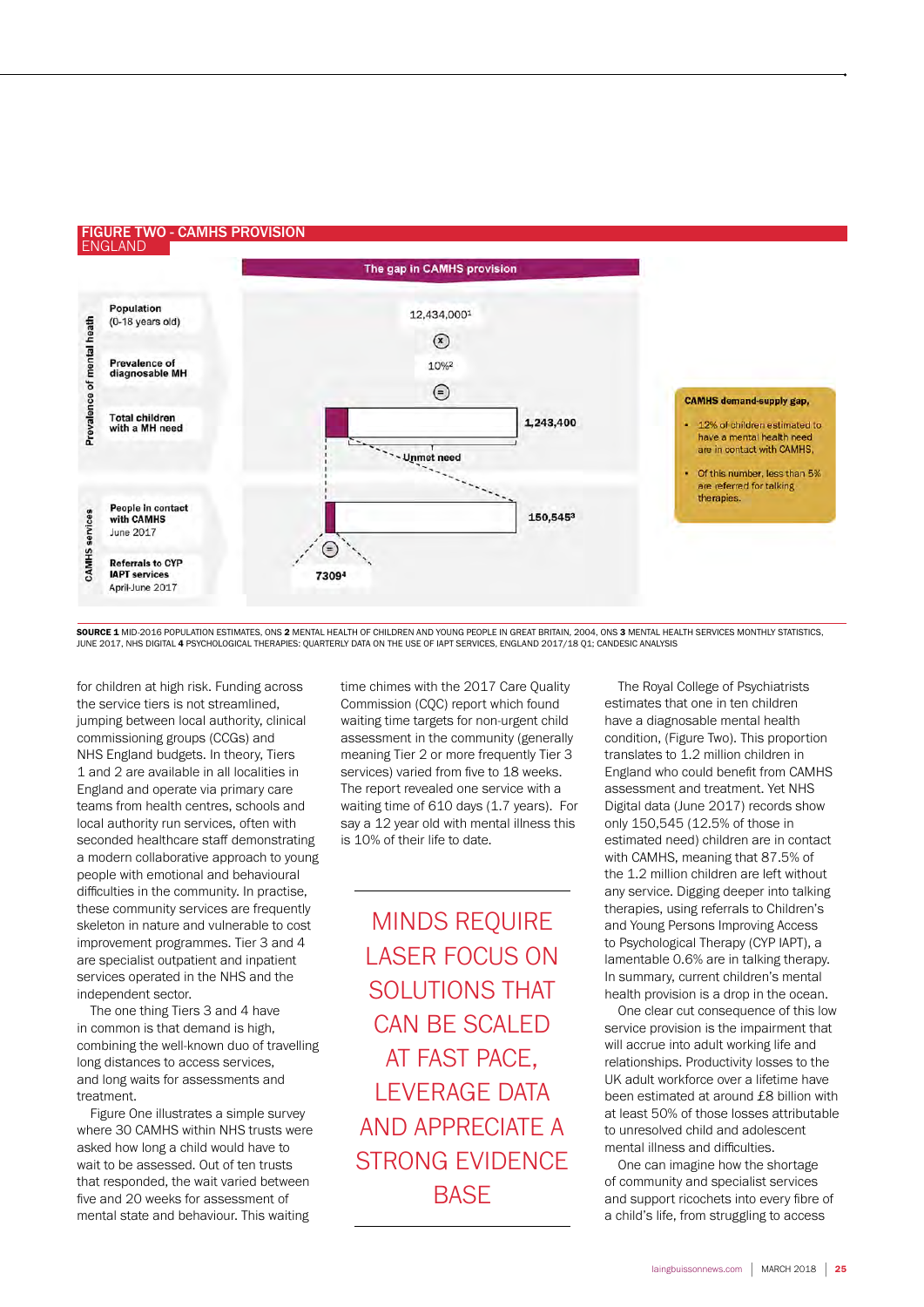assessment for common behavioural challenges, all the way up to securing hospital care for severe mental illness. There is also an evidence base that now clearly demonstrates that brief psychosocial interventions that are easily deliverable in the community and schools at 14 years of age may reduce the onset of depressive disorders seven-fold by 17 years of age.

## Truth to power

Over the last year, CAMHS Tier 4 inpatient care has hit the headlines. Children are only admitted to hospital and taken away from family and social support networks when it's absolutely imperative to manage risk, either to themselves or to others. The August 2017 media was ablaze with reports about a young female (named X, to protect her identity). The president of the High Court's family division, Sir Justice James Munby, ordered his judgement of this private case to be made public. Sir Justice Munby stated he wanted to speak 'truth to power', and highlight his 'outrage' about the 'lack of proper provision for X – and, one fears, too many like her'.

THERE IS ALSO AN EVIDENCE BASE THAT NOW CLEARLY DEMONSTRATES THAT BRIEF **PSYCHOSOCIAL** INTERVENTIONS THAT ARE EASILY DELIVERABLE IN THE COMMUNITY

This case famously states that authorities would have 'blood on their hands' if no CAMHS low secure inpatient provision was found. The distressing narrative surrounding this young person pulls on every heart string and Sir Justice Munby said: 'I might as well have been talking to

myself in the middle of the Sahara'.

This statement goes right to the jugular of the issue of CAMHS Tier 4 inpatient services. It demonstrated that despite lots of hard work, commendable and heroic efforts of many, including a welcome announcement about banning the use of police cells as 'places of safety' for children, issues remain.

Sir Justice Munby lamented: 'I feel shame and embarrassment; shame, as a human being, as a citizen and as an agent of the state, embarrassment as president of the Family Division, and, as such, head of Family Justice, that I can do no more for X.'

Sir Justice Munby was not alone in evidencing how difficult it can be to access inpatient care. Surveys by the Royal College of Psychiatrists noted in 2015 that 70% of respondents 'experienced frequent difficulties ('often' or 'always')' accessing inpatient beds, and in 2017 a report by the Education Policy Institute commented on 'the need to provide more inpatient capacity in England and to revise the geographical distribution of beds'.

Now that the moratorium has been lifted, there are plans to increase Tier 4





SOURCE CQC; CANDESIC RESEARCH AND ANALYSIS